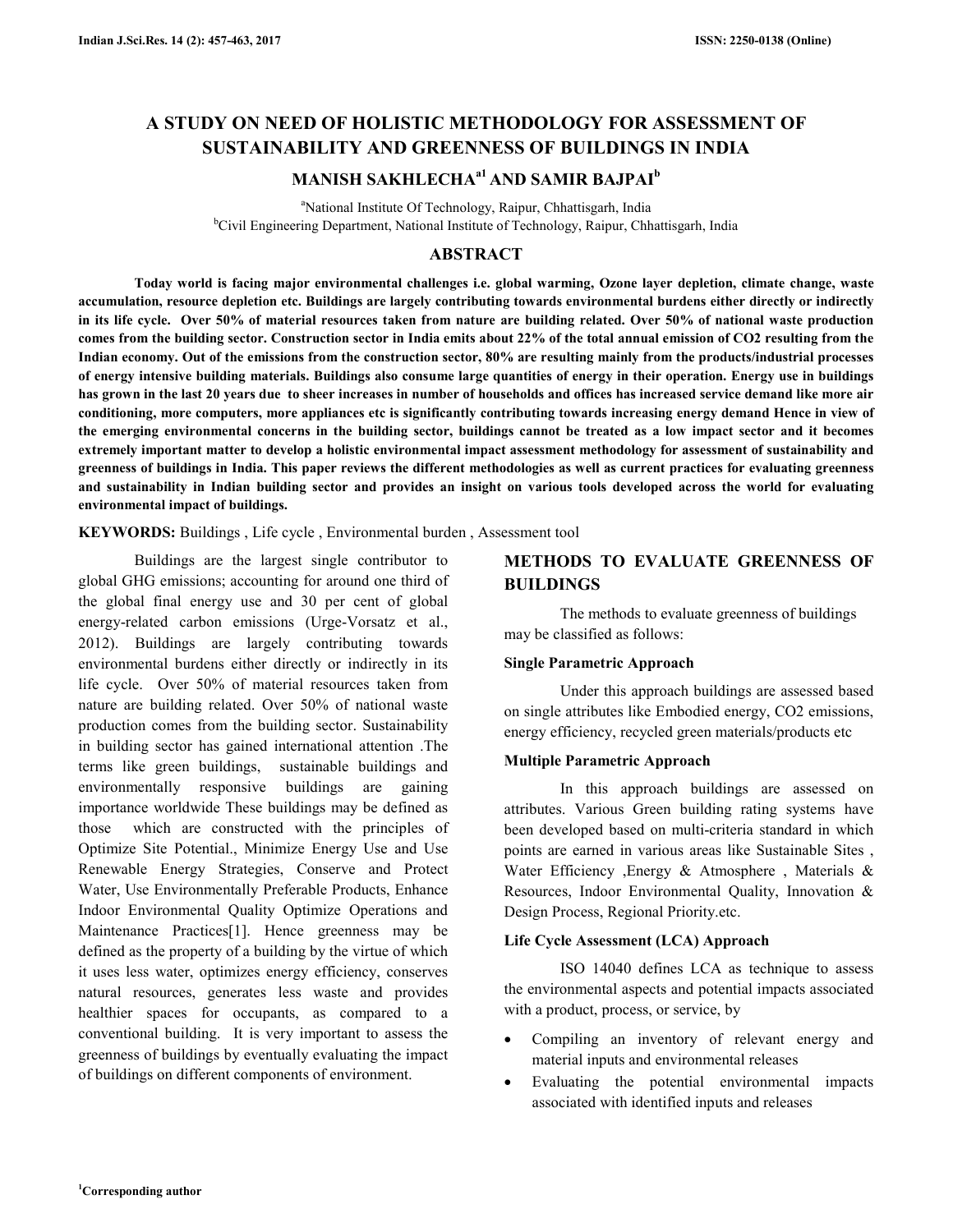Interpreting the results to help decision-makers make a more informed decision ensuring greenness of building and sustainability of resources

 Countries all around the globe are focusing on developing tools for measuring the environmental impact and sustainability of buildings. A number of evaluation tools has been developed by different countries to assess the environmental impact of buildings but are more relevant to the conditions specific to their own countries. The tools are broadly classified as assessment tools which rates buildings based on certain set of criteria and are qualitative whereas others are termed as evaluation tools which evaluates buildings on quantified values of environmental impact. Some of these tools are separately shown in table 1

## **Table 1: Environmental Assessment/rating tools developed across the world**

| <b>Assessment</b> | Assessment      | <b>Environmental Attributes</b> |  |  |
|-------------------|-----------------|---------------------------------|--|--|
| <b>Tool</b>       | Level           |                                 |  |  |
| <b>ATHENA</b>     | Material,       | Material/resource, transport,   |  |  |
| EIE               | assembly &      | energy, environmental           |  |  |
|                   | whole           | loadings.                       |  |  |
|                   | building        |                                 |  |  |
| <b>BEAT</b>       | Material &      | Waste, Energy, Water,           |  |  |
|                   | Assembly        | environmental loadings.         |  |  |
| <b>BEES</b>       | Material &      | IEQ, Energy, Water,             |  |  |
|                   | Assembly        | <b>Environmental</b> loadings   |  |  |
| <b>BREEAM</b>     | Assembly &      | IEQ, material resource,         |  |  |
|                   | whole           | transport, energy, water,       |  |  |
|                   | building        | environmental loadings,         |  |  |
|                   |                 | biodiversity.                   |  |  |
| <b>CASBEE</b>     | Whole           | IEQ, material resource,         |  |  |
|                   | <b>Building</b> | transport, energy, water,       |  |  |
|                   |                 | environmental emissions         |  |  |
| <b>ECOPROFI</b>   | Whole           | IEQ, material resource,         |  |  |
| LE                | <b>Building</b> | transport, energy, water,       |  |  |
|                   |                 | environmental emissions,        |  |  |
|                   |                 | biodiversity.                   |  |  |
| <b>ECOQUAN</b>    | Material $\&$   | Material/resource, energy,      |  |  |
| <b>TUM</b>        | Assembly        | environmental emissions.        |  |  |
| <b>ENVEST</b>     | Whole           | Material/resource, energy,      |  |  |
|                   | <b>Building</b> | water, environmental            |  |  |
|                   |                 | loadings.                       |  |  |
| <b>EQUER</b>      | Assembly &      | Waste, energy, water,           |  |  |
|                   | whole           | environmental loadings.         |  |  |
|                   | building        |                                 |  |  |
| <b>GB</b> Tool    | Whole           | IEQ, material resource,         |  |  |

|           | <b>Building</b> | transport, energy, water,     |  |
|-----------|-----------------|-------------------------------|--|
|           |                 | environmental loadings.       |  |
| Green     | Whole           | IEQ, material resource,       |  |
| Globes    | <b>Building</b> | transport, energy, water,     |  |
|           |                 | environmental loadings.       |  |
| GreenCalc | Assembly $\&$   | Material/resource, transport, |  |
|           | whole           | energy, water.                |  |
|           | building        |                               |  |
| LEED      | Whole           | IEQ, material resource,       |  |
|           | <b>Building</b> | transport, energy, water,     |  |
|           |                 | environmental loadings,       |  |
|           |                 | biodiversity.                 |  |

Source : Technical evaluation of environmental assessment rating tools by S.seo et-al

#### **SHORTCOMINGS OF RATING SYSTEMS**

The rating systems have following shortcomings:

- A. These rating systems certify a building based on points scored on fulfilling the fixed set of environmental criteria
- B. Looks only at prescriptive design, not measurable performance
- C. Too complicated, bureaucratic and expensive
- D. Subjective nature of scoring system makes it difficult for those models to provide in depth results as they are not derived based on a systematic study of environmental impact related to the factors concerned
- E. There is far too little monitoring data available to confirm claims made.
- F. They focus more on energy efficiency and "end-oflife" (dismantling and waste disposal) of the materials are considered rather vaguely.
- G. There exists a major uncertainty in knowing whether these labeling systems really do ensure that buildings are "green". These rating systems hide the real mass and energy flows which are critical in the determination of effective environmental impacts. They do not help to reveal the carrying capacity of the environment.

## **RECOGNITION OF LCA**

 LCA methodology is gaining recognition globally as an effective approach due to following advantages:

A. LCA based methods compared to scoring methods, demonstrate an in depth coverage of environmental impacts associated with design and building material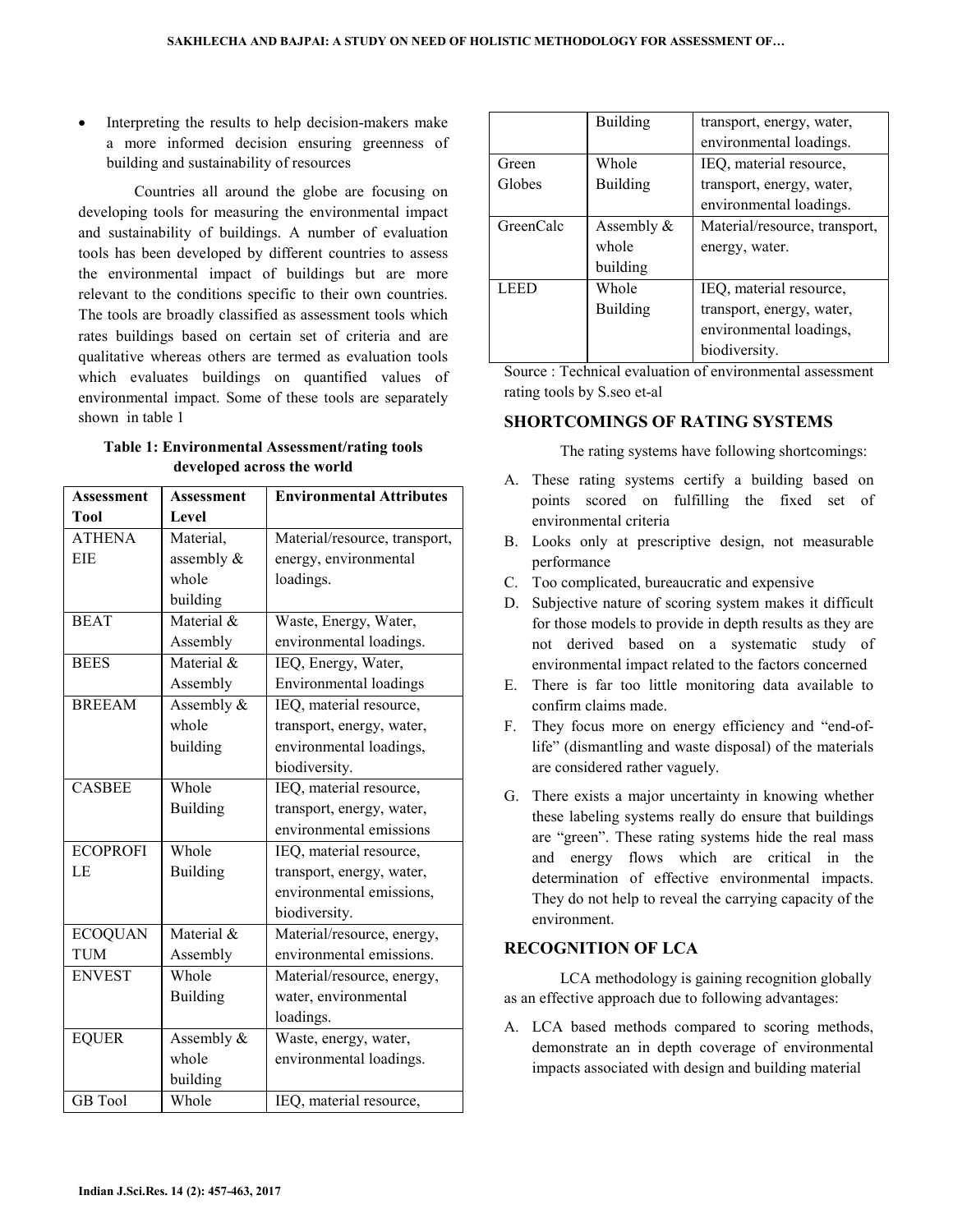- B. LCA is one of the well known tools for analyzing the environmental impacts of a product through its entire life from cradle to grave, i.e., from raw material extraction, through manufacture, usage phase, reprocessing where needed, to final disposal.
- C. LCA is applicable for all the stages of building and finding out the important alterations to maximize the performance of building.
- D. Life cycle assessment has a solid and robust scientific background which helps in converting science into insight for decision making
- **E.** Life cycle assessment (LCA) covers a wide range of environmental aspects like energy analysis, carbon appraisal impacts on human health (climate change, ozone depletion smog, toxicity, etc.), impacts on ecosystem quality (acidification, eutrophication, toxicity, etc.), impacts on resource availability (depletion of minerals, fossil fuels, etc.)

# **INDIAN BUILDING SECTOR Background**

 Construction sector in India emits about 22% of the total annual emission of CO2 resulting from the Indian economy. Out of the emissions from the construction sector, 80% are resulting mainly from the products/industrial processes of energy intensive building materials,[13] Buildings constructed in India consumes varieties of materials like cement, crushed stones, sand, steel, bricks, timber etc..Most of the building materials are manufactured using natural resources like limestone, ironore, coal, gypsum, bauxite, wood etc. Apart from this, crushed stones, river sand and local soils are also consumed heavily. The introduction of tiles, paints, putty, glass, PVCs , aluminum etc. and latest interior finishes have added new dimension to the buildings . At the same time it has caused serious environmental problems. there is an increasing requirement of these materials, particularly in housing, which accounts for nearly 60% of the materials consumed by the construction sector annually [14] Therefore, the choice of building materials represents a sensitive process that can have many negative consequences and effects on direct users, but also on the complete environment Fig-1 shows the percentage share of various building materials consumed in construction of a typical residential building constructed by a state housing construction agency at Raipur city of Chhattisgarh state in India.

 Indian building sector is moving at a faster pace. The overall constructed area of India in 2005 has been estimated to be close to 21 billion square feet and is expected to swell to around 5 times of this size and reach to approximately 104billion square feet by 2030 adding 83 billion sqft. Moreover "By 2025, the retrofit potential of existing buildings in India is worth USD 25 Billion," [According to report compiled by the Environmental Design Solutions Pvt Ltd. (EDS), a New Delhi based Consultancy agency]. Also by 2050, it is projected that India will see an unprecedented escalation of floor area of around 400% (Urge-Vorsatz et al., 2012) that will further add about 35 billion m2 (321.36 billion sqft) of new building floor area. This will raise the consumption of the amount of building materials, raw materials , water and energy that will consequently increases the environmental load. Another important and alarming issue of Indian building sector is energy consumption. Buildings are responsible for around 35% of India's total energy consumption, and this is increasing by 8% year-on-year (Rawal, Vaidya, Ghatti& Ward, 2012) Providing basic housing to all of its citizens will require a 3 to 4 fold increase in primary energy supply and a 5 to 6 fold increase in electricity generation by 2030. [15]Energy use in buildings has grown in the last two decades Sheer increases in number of households and offices has increased service demand like more air conditioning, more computers, more appliances is significantly contributing towards increasing energy demand as well. Fig-2 shows the percentage share of operating energy of a residential building [16]. The residential building stock will increase its energy use by around 800% and CO2 emissions by 840% compared to the baseline year of 2005[17].This shows that without a transformational change, energy consumption of buildings will increase to levels that are unsustainable and threatening to India's energy security.The Central Electricity Authority (CEA) indicates that India will see an electricity shortage of 9.3% and peak demand shortage of 10.6% (CEA, 2012). Energy consumption based on fossil fuels and related carbon. This translates to a potential growth in energy related GHG emissions .India is a country of varied geographical and topographical regions with highly diverse cultural setup. Moreover residential buildings are expected to have a very broad bandwidth given the range of low cost housing to high income housing With an exponential growth in the construction industry of the rapidly developing countries, there is a great need to develop such a tool that will assess and quantify buildings environmental impact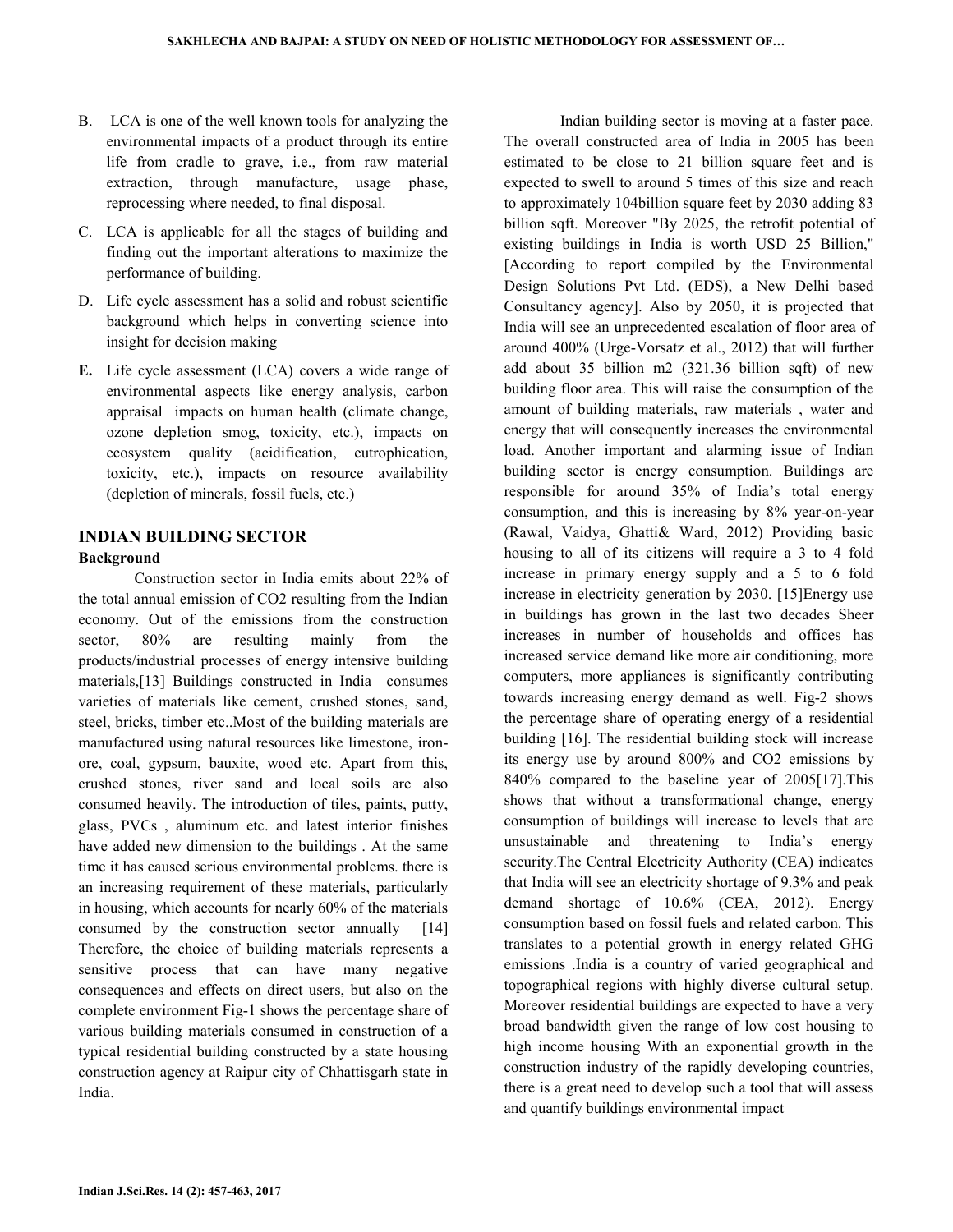







#### **Assessment Tools For Indian Building Sector**

## **Energy Conservation Building Code** (**ECBC)**

 Energy Conservation Building Code (ECBC) is designed to promote only energy efficiency in commercial buildings. It is a voluntary programme and confined to only commercial buildings with a minimum of 100 KVA load. According to BEE most commercial buildings in India have Energy Performance Index (EPI) of 200 kwh/sqm/year or higher. BEE considers 180 kwh/sqm/year as the typical national average and states that the buildings in North America and Europe have EPI of less than 150 kwh/sqm/year due to overall efficiency gains.

# **ECBC sets minimum energy efficiency standards for design and construction of commercial buildings for the following cases**

 Connected load in excess of 100kW or Contract demand in excess of 120 kVA. Also applies to Additions and Major Renovation When addition + existing building area > 1000 m2 Renovated portions and systems of a 1000 m2 or larger building.

#### **Scheme for Rating of Buildings**

- $\triangleright$  The Star Rating Program for buildings is based on specific energy usage (kWh/sq m/year) considering actual performance of the building.
- $\triangleright$  This programme would rate buildings on a scale with 1-5 star .5 Star labeled buildings being the most efficient.
- $\triangleright$  Five categories of buildings office buildings, hotels, hospitals, retail malls, and IT Parks in five climate zones in the country have been identified.

#### **Environmental Impact Assessment (EIA)**

 Under the Environment (Protection) Act, 1986, Environment Impact Assessment rules were introduced Though this tool is meant for only large construction projects with area more than 20,000 sq meters,. But the partial data available only for a few states indicate that EIA clearance for buildings in a year with huge area coverage is good in number , but other specific building regulations that have a direct bearing on the resource use are mainly sectoral in scope and often singularly confined to only either water, or energy, or waste management and are mostly voluntary in nature. The ECBC and environmental clearance methods are designed only for commercial buildings.

#### **LEED India**

 The IGBC (Indian green building council) has launched LEED India for Existing Buildings (EB), New Construction (NC), Core and Shell (C&S) and Indian Green Building Council (IGBC) Green Homes, which represent the measurable indicators for global and local concerns in the Indian scenario. It is Effective in India from  $1<sup>st</sup>$  Jan 2007 It is based on professional reference standards like NBC, ASHRAE, and ECBC etc. and assessment is done by  $3<sup>rd</sup>$  party assessors & USGBC. Based on the points achieved, the building may be eligible for LEED certified, Silver, Gold or Platinum Rating. All the IGBC rating systems are voluntary, consensus based, market-driven building programmes. LEED® India Green Building certification is given on the points earned for individual credits.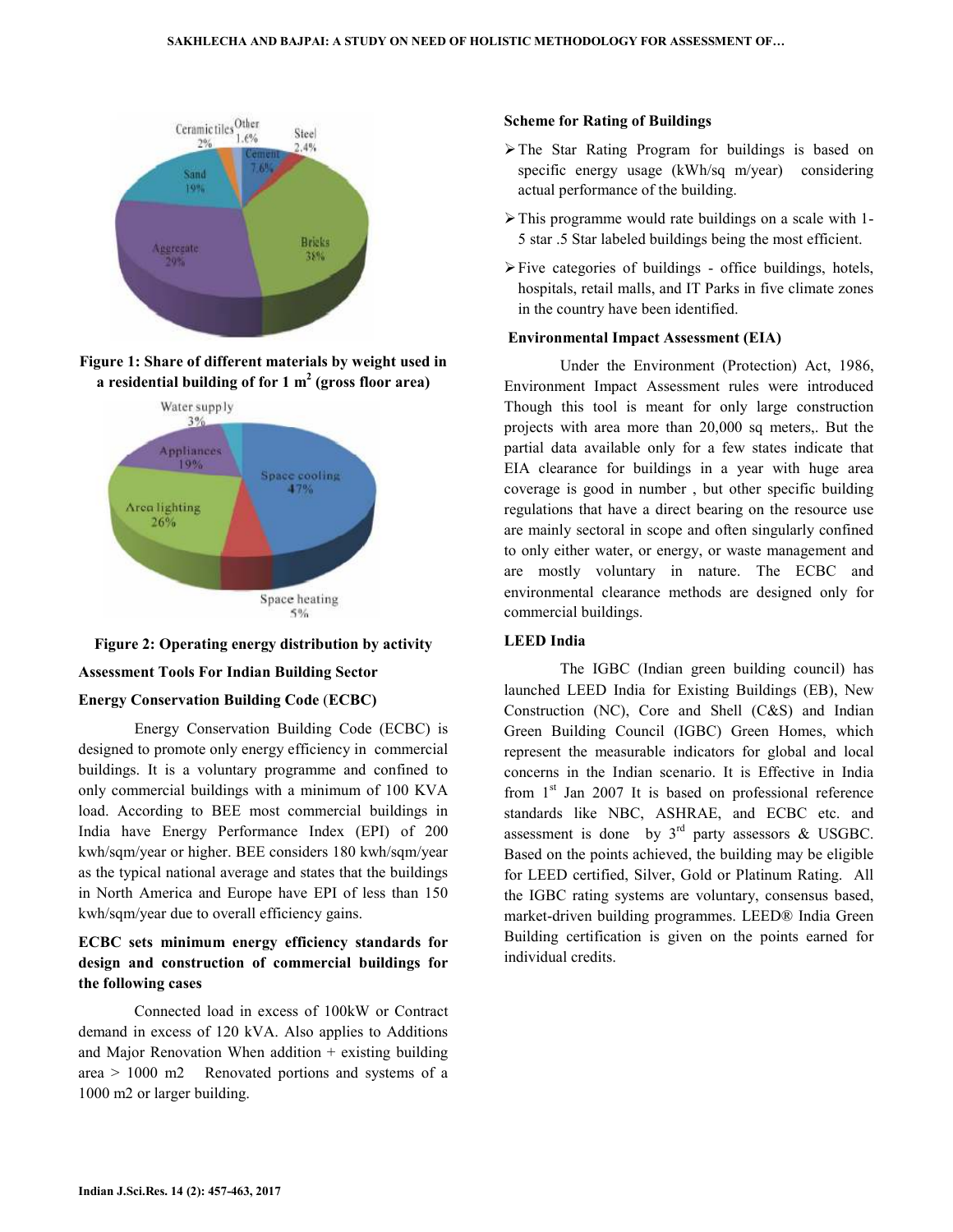| Sl.            | Credits                   | <b>New</b>   | Core    |
|----------------|---------------------------|--------------|---------|
| N <sub>0</sub> |                           | Construction | & Shell |
|                | <b>Sustainable Sites</b>  | 13           | 14      |
| 2              | Water Efficiency          | 6            | 6       |
| 3              | Energy and Atmosphere     | 17           | 14      |
| 4              | Materials and             | 13           | 14      |
|                | Atmosphere                |              |         |
| 5              | <b>Indoor Environment</b> | 15           | 11      |
|                | Quality                   |              |         |
| 6              | Innovation and            | 5            | 5       |
|                | Accredited                |              |         |
|                | Total                     | 69           |         |

**LEED® India Green Building Rating System** 

#### **LEED Certification level**

| S.no. | Rating                         | Points    |
|-------|--------------------------------|-----------|
|       | <b>LEED</b> Certified          | 26-32     |
|       | LEED Certified Silver level    | 33-38     |
|       | LEED Certified Gold level      | 39-51     |
|       | <b>LEED Certified Platinum</b> | $52 - 69$ |

#### **Green Rating for Integrated Habitat Assessment**

 Green Rating for Integrated Habitat Assessment GRIHA has been developed as National Rating which takes into account the provisions of the National Building Code 2005,the Energy Conservation Building Code 2007 announced by BEE and other IS codes, local bye-laws, other local standards and laws. It is the national green building rating system for India, endorsed by the Ministry of New and Renewable Energy (MNRE), Government of India (GoI).. It comprises a set of 34 criteria addressing sustainable site planning, optimized energy performance, use of efficient materials and construction practices, integration of water and waste management strategies, indoor environmental quality and; health, comfort and safety of human beings. It is a 100+4 point system where differential weighting is allocated on various criteria It provides a rating of up to five stars for green buildings

#### **GRIHA Certification level**

| S.no. | Rating     | Points |
|-------|------------|--------|
|       | One star   | 50-60  |
|       | Two star   | 61-70  |
|       | Three star | 71-80  |
|       | Four star  | 81-90  |
|       | Five star  | 91-100 |

#### **CONCLUSION**

 The construction industry of India has a huge capacity to participate in the development of a sustainable built environment ensuring sustainability of resources. The residential buildings have been creating significant social and economic values, therefore it becomes necessary to consider the environmental impact of a buildings considering all three aspects of sustainability viz environmental economical and social. . ECBC and EIA method did not cover residential buildings which have a very broad bandwidth given the range of low cost housing to high income housing . Overall the residential sector in India is a significant user of primary energy. Building rating systems have been instrumental in raising awareness and popularizing green design. However, they fail to involve an assessment of the combined impacts of the various individual measures promoted by the guidelines – the actual or projected impacts of the completed building throughout its whole life cycle on the local, regional, and global environment. LCA methodology will help in taking informed decisions by various stakeholders with a view to strategy planning, the establishment of priorities, the design or refurbishment of buildings, the selection of suppliers and materials, the establishment of strategies to manage residues, taxation policy, etc. addressing the greenness and sustainability aspect of building construction. It will emphasize on home building community to focus more attention on environmentally sustainable building by encouraging the development of innovative home designs, building methods, and technologies, eco friendly materials, recycling and reuse to reduce material, energy and water consumption to lower environmental impact and improve sustainability at a local, regional and global level and also to improve residential comfort and safety over the complete life cycle of the building For a country like India which ranks  $2<sup>nd</sup>$  in population fulfillment of even the basic needs requires huge resources.. In order to assess greenness and sustainability of buildings it is necessary to accurately determine the influence on the environment from buildingrelated activities through a building's entire life cycle, including its architectural and structural design, construction, operation, and demolition based on quantitative values of impact. Without measurement there is no management. If we don't develop the tools that quantify the environmental impacts, we can't design a building that is verifiably green and sustainable. Thus we require a measurable instrument that holistically assesses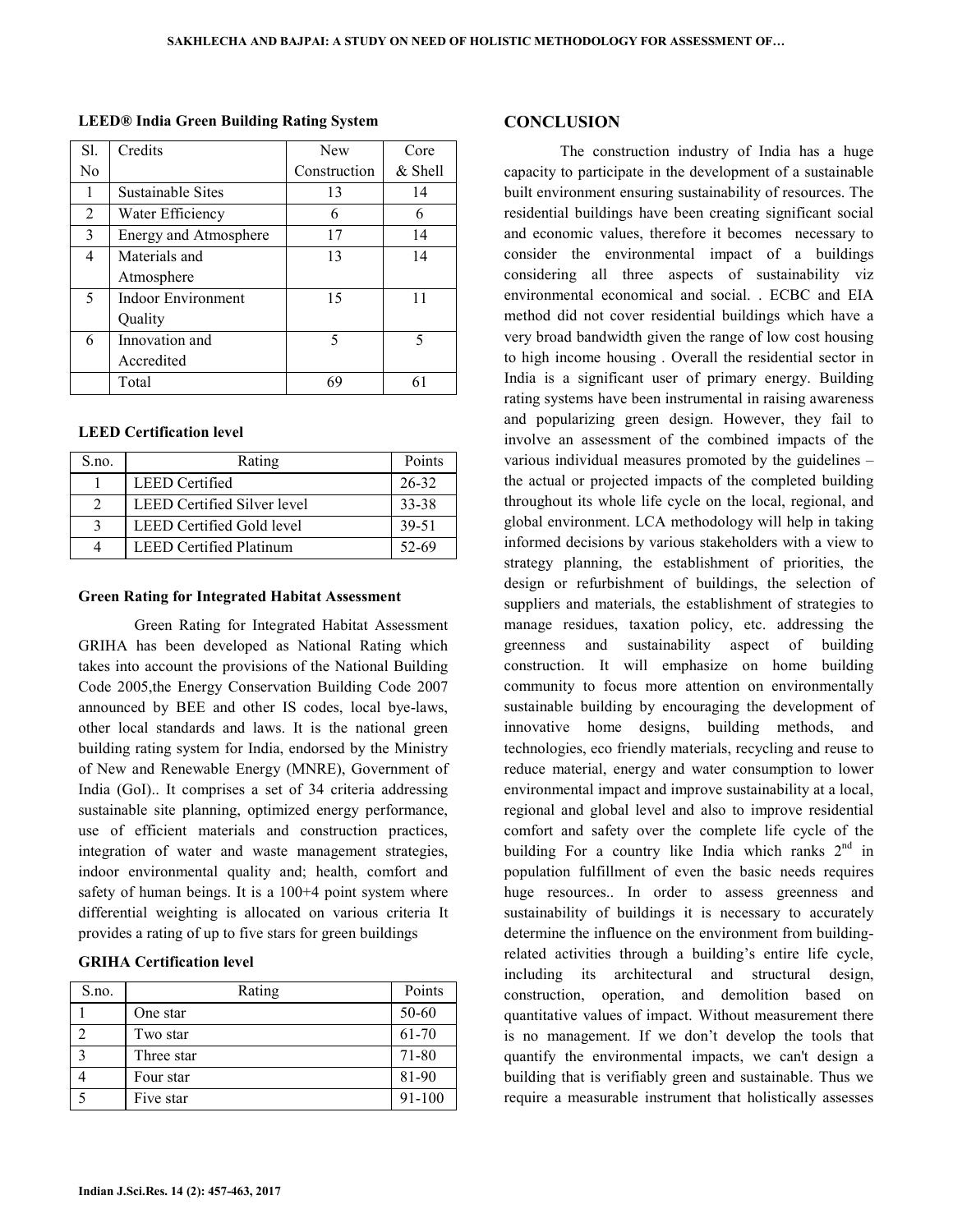impacts of water, energy, land usage and generation of wastes of buildings for assessment of greenness and sustainable building practices covering entire life spectrum of building to reduce the overall damage for which life cycle assessment approach can play an important and effective role for Indian building sector.

## **REFERENCES**

- Green Building Guidelines: Meeting the Demand for Low-Energy, Resource-Efficient Homes, Sustainable Buildings Industry Council: Beyond Green™. Washington, DC.
- A Conceptual Model for Green Building Design: Chun-Wei Tsaia, Po-Hao Sua, Chia-Ying Lina, Kai-Lun Changa, Siang-Yuan Siaoa and Ming-Chao Chiangb,\*
- Life-Cycle Assessment and the Environmental Impact of Buildings: A Review, Mohamad Monkiz Khasreen 1, Phillip F.G. Banfill 2,\* and Gillian F. Menzies 3
- Adalberth K, Almgren A, Peterson EH.Life-cycle assessment of four multifamilybuildings. International Journal of Low Energy and Sustainable Buildings2001;2:1–21.
- Sustainable Buildings ,Hal Levin,Building Ecology Research Group, Santa Cruz, CAUSA
- Some limitations of qualitative risk rating systems. Cox LA Jr<sup>1</sup>, Babayev D, Huber W.
- Sustainability by strengthening the relation between disciplines involved:A sustainable developmentS. DURMISEVIC and S. SARIYILDIZDelft University of Technology, Faculty of Architecture, Department of TechnicalDesign and Computer Science, Delft, The Netherlands
- A methodology for estimating the life-cycle carbon efficiency of a residential building D.Z. Li a,\*, H.X. Chen b, Eddie C.M. Huic, J.B. Zhang a, Q.M. Li a
- ENSLIC BUILDING Energy Saving through Promotion of Life Cycle Assessment in Buildings
- The road to Ecolonia, evaluation and residents' survey, DV 1.2.135.9502 (C) Novem, 1995 - Ecolonia, DV1- S02.59.92.04 (C) Novem, 19Environmental impact of building materials
- Kim S. Life-cycle assessment of embodied energy for building materials focused on high-rise apartments. In: Proceedings of the World Renewable Energy Congress (WREC); 1998. p. 1559–62.
- Adalberth K, Almgren A, Peterson EH. Life-cycle assessment of four multifamily
- Case study for construction in India –By development alternatives in structural transformationprocess towards sustainable development in India and switzerland
- Environmental evaluation of building materials example of two residential buildings in Belgrade UDC 691.3:504.75:728.2(045)=111Ana Radivojević, MilošNedićUniversity of Belgrade, Faculty of Architecture, Serbia
- Kumar (2010). Improving Building Sector Energy Efficiency in India: Strategies and Initiatives.Presentation to the World Bank. (Review)Kochar&Convenor. (2010). The State of Play of Sustainable Buildings in India. Paris: UNEP SBCI.
- Kumar, Kapoor, Rawal, Seth, &Walia (2010). "Developing an Energy Conservation Building Code Implementation Strategy in India." ECO III.
- MNRE & TERI (2010). "GRIHA Manual Vol. 1: Introduction to National Rating System – GRIHA, an evaluation tool to helpdesign, build, operate and maintain a resource-efficient built environment." New Delhi: TERI Press.
- Background paper for Sustainable Buildings and Construction for India: Policies, Practices and Performance UNEP and TERI buildings. International Journal of Low Energy and Sustainable Buildings 2001;2:1–21.
- The Hitch Hiker's Guide to LCA, Hanrikke Baumann, Anne-Marie Tillman
- Blengini GA. Life cycle of buildings, demolition and recycling potential: a casestudy in Turin, Italy. Building and Environment 2009;44:319–30.
- Application of life-cycle assessment to early stage building design for reducedembodied environmental impacts J. Basbagill\*, F. Flager, M. Lepech, M. FischeDepartment of Civil and Environmental